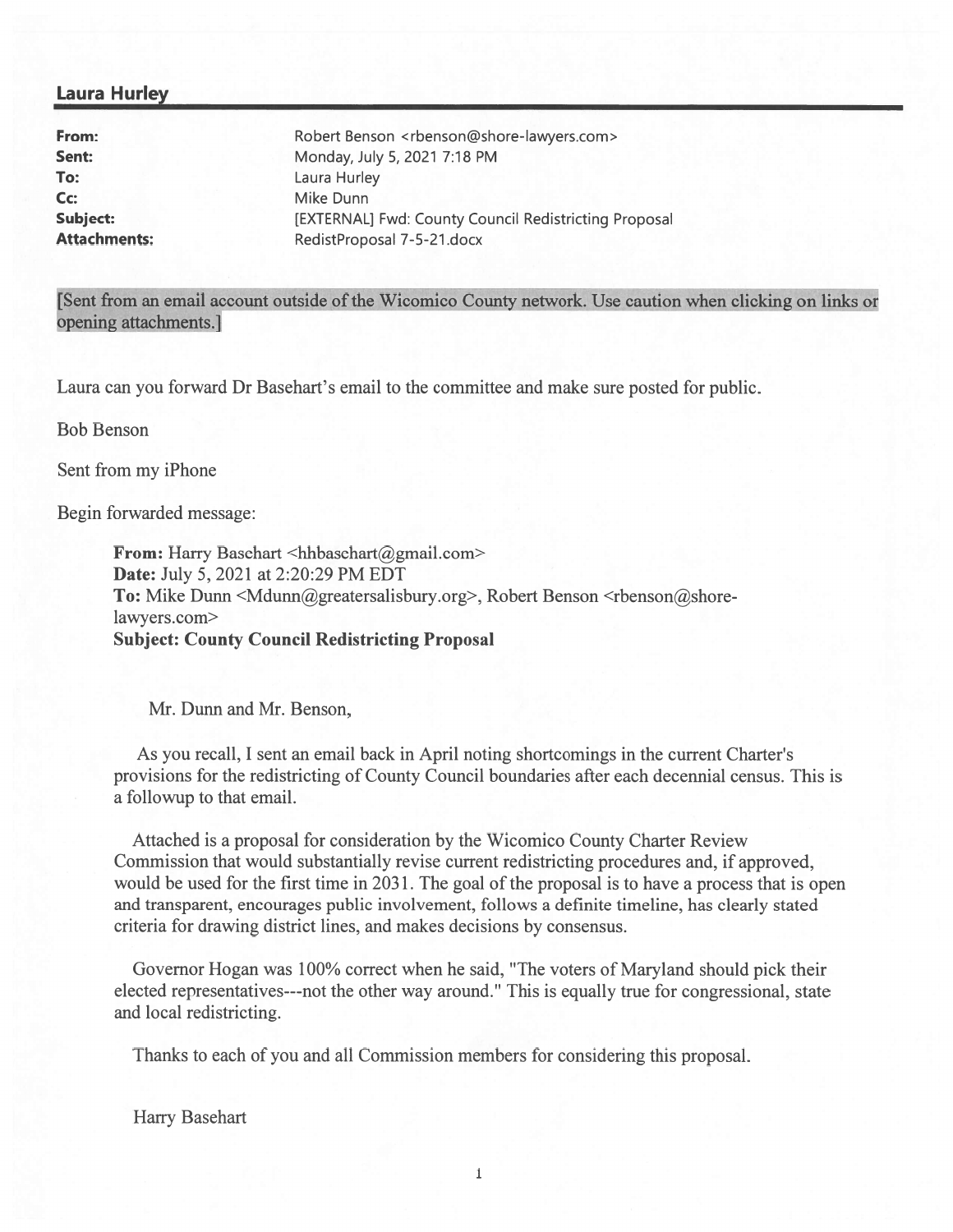Proposed Revision of Charter of Wicomico County, Article II,

County Council, Section 201B, Districting procedure.\*

B. Districting. Boundary lines of County Council districts shall be redrawn in the calendar year of the delivery of redistricting data from the Decennial Census of the United States Bureau of the Census to the states. These district lines are to be used in all County elections until the next decennial census and redistricting. The County shall allocate necessary funds and staff assistance from appropriate County offices for the Commission so it can expeditiously complete its task as outlined below.

- 1. Redistricting Commission. The County Council shall appoint <sup>a</sup> ninemember Redistricting Commission with each member approved by at least four members of the seven-member Council. The Commission selects its chairperson with the approval of at least six members.
- 2. Membership. Members will be selected from <sup>a</sup> pool of applicants to the Redistricting Commission that are Wicomico County registered voters. Party affiliation of Commission members shall be as follows: three members registered with the largest political party in the county, three members registered with the second largest political party, as measured by number of registered voters, and three members registered as unaffiliated or independent. The Commission shall reflect as nearly as is practicable the racial, ethnic, geographic, and gender diversity of the county.

Applicants are ineligible for consideration if they changed their party registration during the previous two years, are an elected federal, state, or local governmen<sup>t</sup> official or their immediate family members, or are <sup>a</sup> county governmen<sup>t</sup> employee or their immediate family members. Commission members serve until new district boundaries are approved by the council or until any legal dispute involving the new boundaries is completed.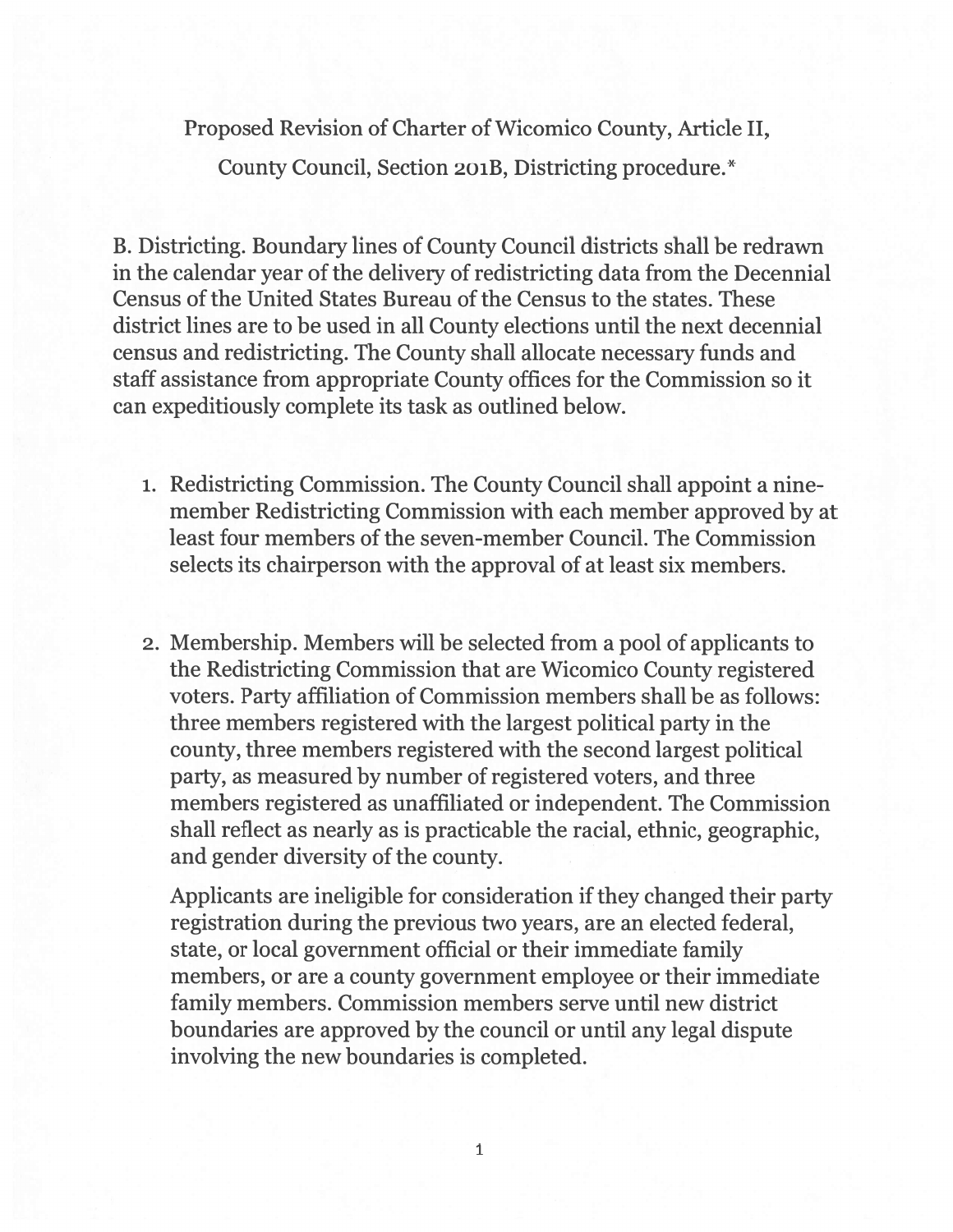In the event of <sup>a</sup> vacancy, the Council shall appoint <sup>a</sup> new member of the same party registration as the person who created the vacancy.

3. Timeline. The County Council shall publish an announcement at least 6o days in advance of receiving redistricting data inviting registered voters in the County to apply for membership on the Commission. Within 45 days of receiving census data Commission members will be selected and will hold its first meeting.

The Commission's redistricting plan shall be submitted to the County Council no later than September i. The Council has until the end of the calendar year to complete its consideration.

In extraordinary circumstances, the County Council may allow minor adjustments to the timeline.

- 4. Criteria. The Commission's redistricting plan shall have the following characteristics, listed in order of priority: equality in population among districts, meaning that no district can be more than five percen<sup>t</sup> above or below the average population for all five districts; opportunity for racial minorities to elect candidates of their choice; fairness in electoral competition by not increasing or decreasing the election chances of an incumbent or <sup>a</sup> candidate of <sup>a</sup> specific political party; respect for the boundaries of municipal governments; and be geographically connected, to the extent practicable.
- 5. Public Involvement. At least one Commission meeting for public input will be held before the redrawing of district lines begins. A second public hearing will be held after the Commission produces <sup>a</sup> draft report, <sup>a</sup> map of new council districts and <sup>a</sup> narrative description of each district and the overall plan. Two weeks before the second public hearing the draft repor<sup>t</sup> and data used to draw the new boundaries will be uploaded to the County website for public examination.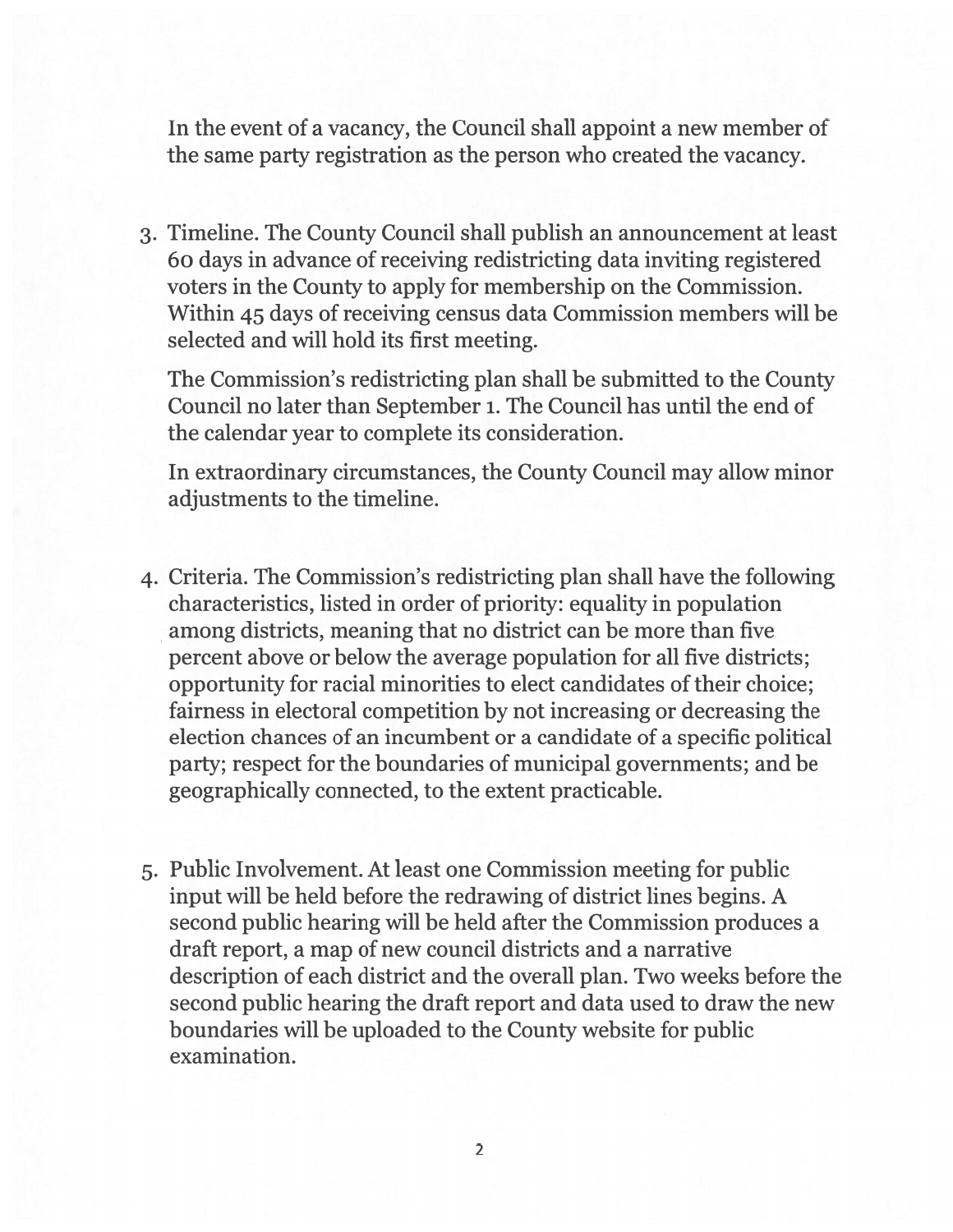All meetings of the Commission will comply with state and local laws governing open meetings.

The County Council shall hold at least one public hearing after it receives the Commission's plan.

6. Approval. Approval of the Commission's plan requires at least six votes of Commission members, including the votes of at least two Democrats, two Republicans, and two unaffiliated or independent members.

Approval by the Council requires five votes. If the Council disapproves of the plan, its written objections will be communicated to the Commission within 45 days of receiving the plan. The Commission shall make such modifications as it deems appropriate and return <sup>a</sup> revised plan to the Council within <sup>30</sup> days.

The County Council shall decide between the original plan and the revised plan.

\*Redistricting proposa<sup>l</sup> written by Dr. Harry Basehart, Professor Emeritus, Salisbury University.